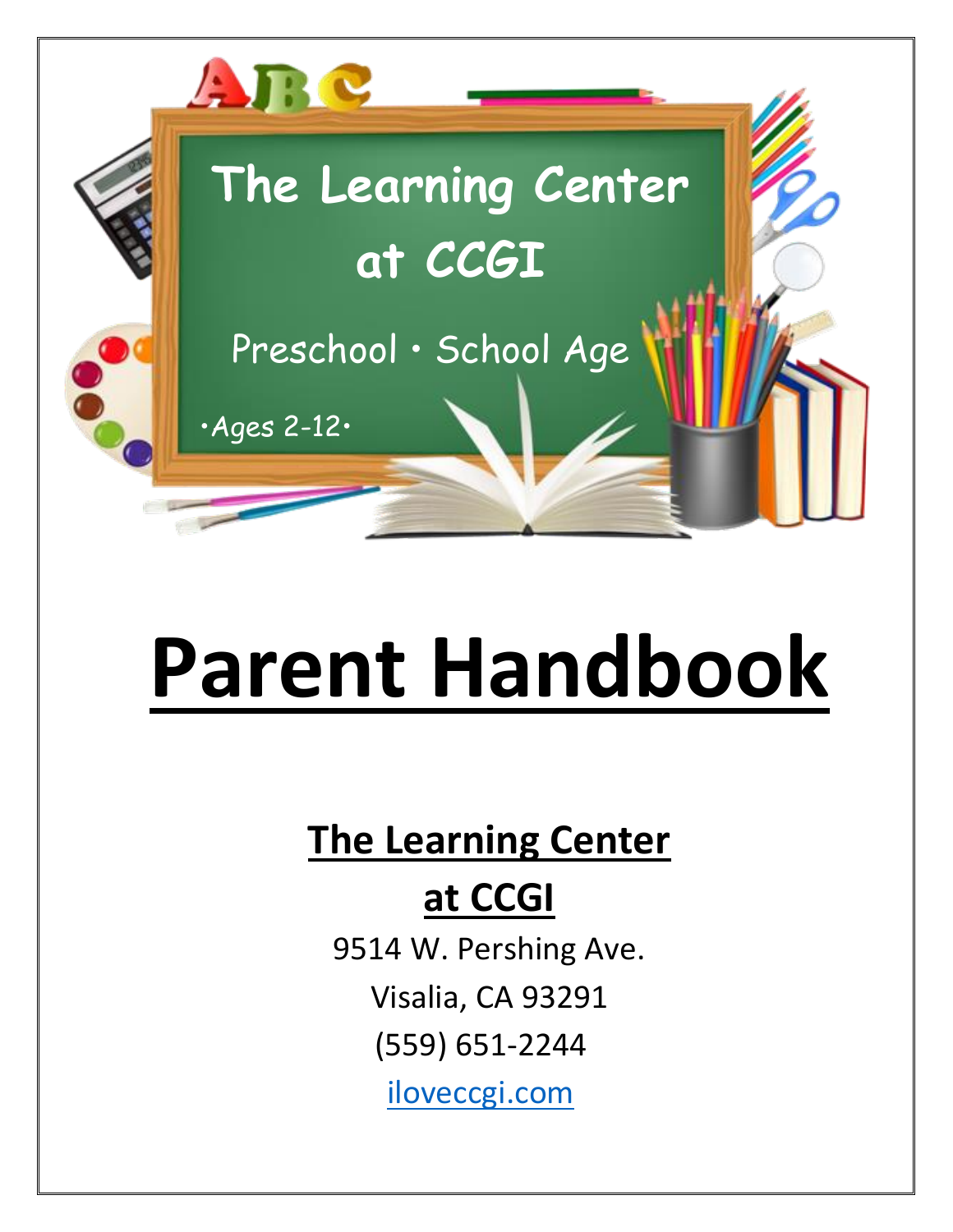# **WELCOME**

Welcome to The Learning Center at CCGI. We are committed to providing a safe, fun, and loving environment for your child during their early years of growth and development. The Learning Center is a caring center in which parents, children, and staff work together to provide a quality enrichment program. We offer childcare for ages 2-12.

Please take the time to read the entire handbook. If you have any questions during the year, please feel free to talk to a Learning Center staff member.

# **Philosophy**

Our philosophy is to provide a safe, nurturing atmosphere where children can learn and grow. Each child is recognized as an individual with their own distinctive needs. Our program is designed to teach each child to be respectful of others and to themselves.

# **Hour of Operation**

The Learning Center is open from 7:30am-6:00pm. Please see our holiday schedule for special days that we are closed. Our late fee policy is: \$1.00 per minute per child if you pick up your child after 6:00pm. The late fee is due upon arrival to the Front Desk.

# **Program Goals**

- To offer an environment that is safe, where children can learn and explore through ageappropriate activities.
- To provide age-appropriate curriculum that is challenging and benefits the child academically.
- To offer an atmosphere where a child learns responsibility, how to treat others and have a positive outlook on self.
- To offer an atmosphere where expectations and challenges are age appropriate.

# **Preschool (Age 2-5)**

Our Preschool Program is designed for children ages 2-5. These children will be introduced to weekly themes that are taught through literature, art, songs, and dramatic play. For children entering Kindergarten, there is a strong emphasis on kindergarten readiness and academics. Children will also enjoy inside and outside play experiences using age-appropriate manipulatives to develop large and small motor skills.

# **School Age (Age 5-12)**

Our School-Age Program is designed for children ages 5-12 and is to help the children with homework, while also providing art, activities, and age-appropriate centers. We offer outside play time as well as organized classroom activities.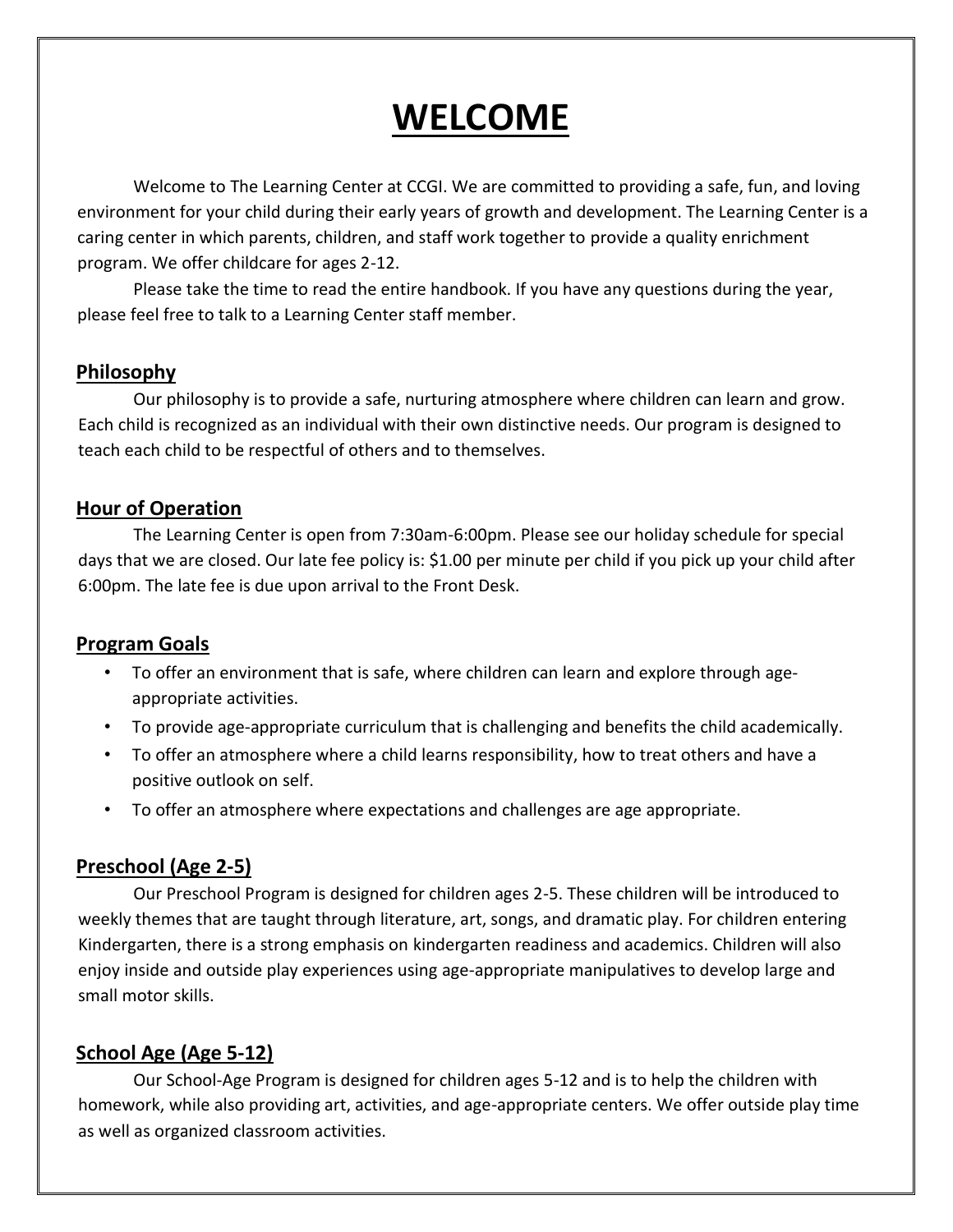# **Enrollment Information and Agreement**

The Learning Center accepts children ages 2-12, regardless of race, color, creed, or religious beliefs. Admission is based on available space in the class requested and an agreement between the director and parents.

# **Registration and Enrollment**

Requirements for admission include the following records that are to be filled by a parent/guardian.

- 1. Registration Form
- 2. Financial Agreement
- 3. Physician Report (Preschool Ages: 2-5)
- 4. Pre-Admission Health History
- 5. Identification and Emergency Report
- 6. Immunization Record
- 7. Medical Consent Form
- 8. Parent's Rights Form
- 9. Personal Rights Form
- 10. Permission Slip to attend CCGI sports & Photo Waiver
- 11. Van Transportation Permission Slip

# **Registration Forms**

All registration forms must be filled out completely and must be returned to The Learning Center prior to your child's first day. Children cannot be admitted to our program without proof of current immunization and notice of TB risk factors indicated by physician. \*\*Children enrolled in Kindergarten through  $6<sup>th</sup>$  grade are not responsible for filling out a Physicians Report or Immunization Card.\*\*

A file containing registration forms, documented information and any other important information will be maintained for each child and each child's file is kept confidentially. Access is given to The Learning Center Staff members, The State Licensing Department, and the child's parents. The information in your child's file is of the utmost important. \*\*Please report all changes including phone numbers, addresses, email, employment, etc. immediately to The Learning Center.\*\*

# **State Licensing Authority**

The Learning Center at CCGI is licensed through the Department of Social Services Community Care Licensing Division. The address for the Department is 770 East Shaw Avenue, Suite 330, Fresno, CA 93710. The phone number is (559)243-4588. The Department of Social Services of Community Care Licensing has the authority to interview children or staff and to inspect and audit child or facility records without prior consent.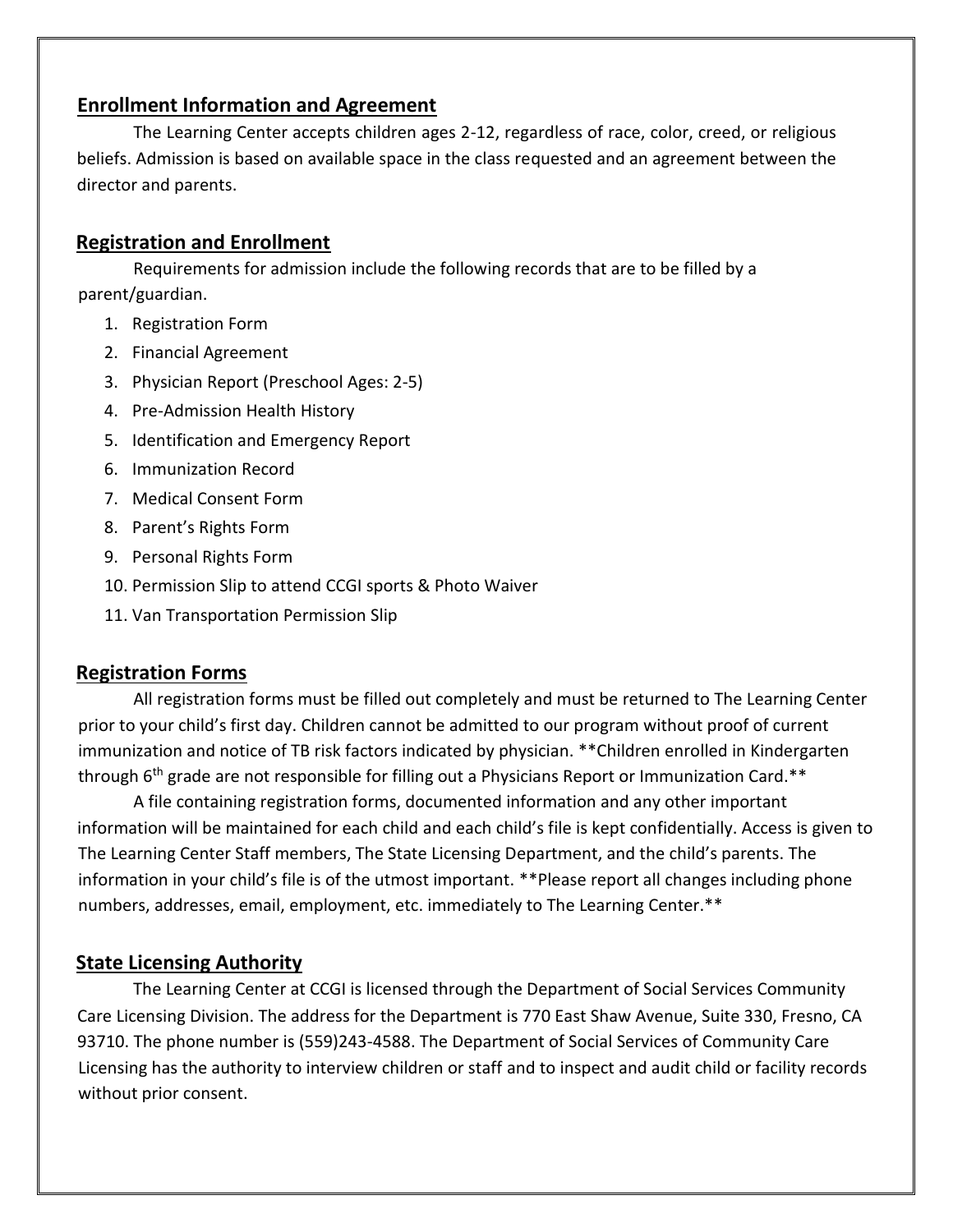The licensee shall make provisions for private interviews with any child or any staff member and for the examination of all records relating to the operation of the facility. The Department of Social Services Community Care Licensing shall have the authority to observe the physical condition of any child, including conditions which could indicate abuse, neglect, or inappropriate placement.

# **Registration Fee**

Each year there is an annual Registration Fee of \$45.00 per child. This is a non-refundable fee.

# **Tuition**

Upon registration, parents are liable for monthly tuition for the time that their child is enrolled in our program. A two-week notice is **required** if you need to withdraw your child from our program. All parents are required to sign a financial agreement. Late fees are applied to tuition if your payment does not reach CCGI by the 7<sup>th</sup> of each month.

# **Vacation Credit**

All children who have been enrolled in our program for one year are eligible to take a two-week vacation credit. Please inform the director at least two weeks prior to your vacation so that we may adjust the tuition.

# **Payment Policies**

- Payments may be made online through the Parent Portal.
- Payments may be made at the Front Desk (cash, check, or credit card.)
- Make checks payable to CCGI.
- A late fee will be applied after the  $7<sup>th</sup>$  of the month.
- After 30 calendar days and a payment is not received, your child will be temporarily dismissed until payment is received.
- A two-week notice is mandatory if you need to drop your child from the program.
- At least a 10-day advance notice will be given prior to any rate change.
- Registration fees are non-refundable
- NO refunds or adjustments for absences will be made

**Returned Check Policy:** If your check is returned to CCGI, a \$25.00 fee is applied to your account.

# **Security Policies**

Parents or other authorized adults must accompany the child to and from the classroom and make certain that a staff member acknowledged the child's presence. When picking up a child, the adult should make certain that a staff member is notified. Children may leave the classroom with an authorized person only (those listed on his/her emergency card.) NO EXCEPTIONS!

Authorized persons, other than the enrolling parent, will be asked to identify themselves with a valid driver's license or photo identification before a child is released.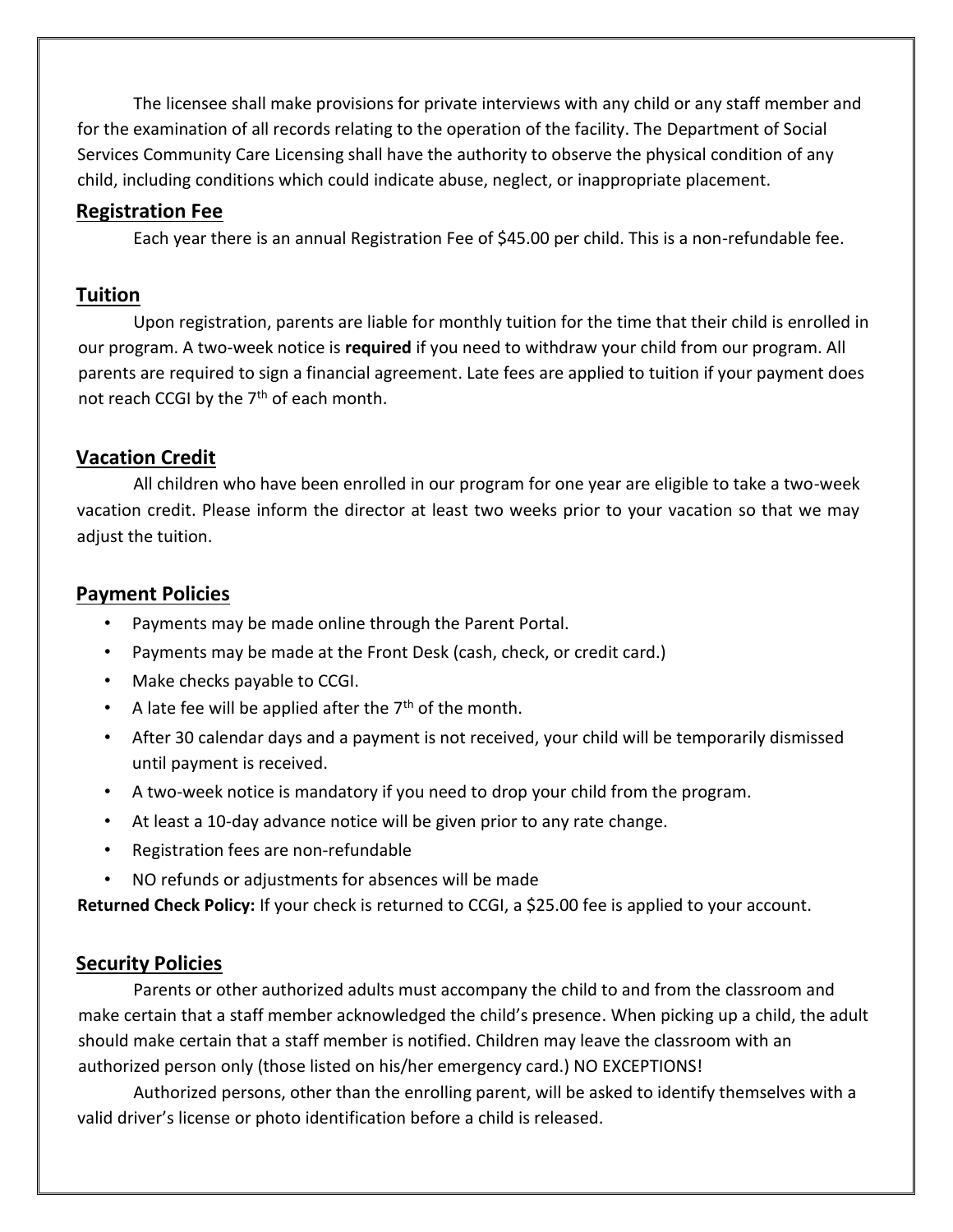All parents have access to their own child(ren) at any time. If this should not be the case for your child: please bring a legal document to the director for special arrangements. Copies of such documents must remain in your child's file. It is the parent's responsibility to update any necessary information on their child's Identification and Emergency Information Form. Staff must be able to locate you if your child becomes ill or injured.

## **Sign-In Sheets**

**All children must be signed in and out by an authorized adult each day.** A legible printed name and time must be used each day when you drop off your child and when you pick up your child. It is the parent's duty to sign in correctly. If your child is not signed in correctly, we cannot accept responsibility for that child. The State Licensing evaluates all sign in sheets yearly and requires that parents write clearly.

#### **Medication**

A Learning Center staff member will administer medication if a "Medication Authorization Form" has been completed. Medicine must be given to the Director with child's name, dosage amount, time, and reason for medication.

#### **Accidents and Injury Reports**

Accident Reports will be filled out by the teacher on duty when a minor accident (scrape, bump, etc.) occur. The teacher supervising the class, the parent and the Director must sign the Accident Report Form and file the form in your child's file. Parents will be called immediately in the event of any serious or questionable injury. If a parent or guardian cannot be reached and an emergency exists, the staff will seek medical care as needed and as designated by the Identification and Emergency Card.

#### **Snacks and Lunch**

The Learning Center provides morning and afternoon snacks. Snack is served at 9:00am and 2:30pm. If your child attends preschool in the morning, please be here by 9:00am.

Parents are responsible for bringing a nutritious lunch and drink. **Absolutely NO soda or candy.**  Please make healthy food choices! Please send fruit instead of sugar free treats. Please keep an ice pack in your child's lunch pail. **Please NO fast food.** You may bring warm-ups for your child's lunch. Please bring a refillable water bottle.

# **Birthdays**

Parents are welcome to bring something special to The Learning Center for their child's birthday. Please notify one of the teacher's or Director and we will let you know how many students will be present on that day. Please make sure all items are store bought and have a list of ingredients on the package for allergy purposes.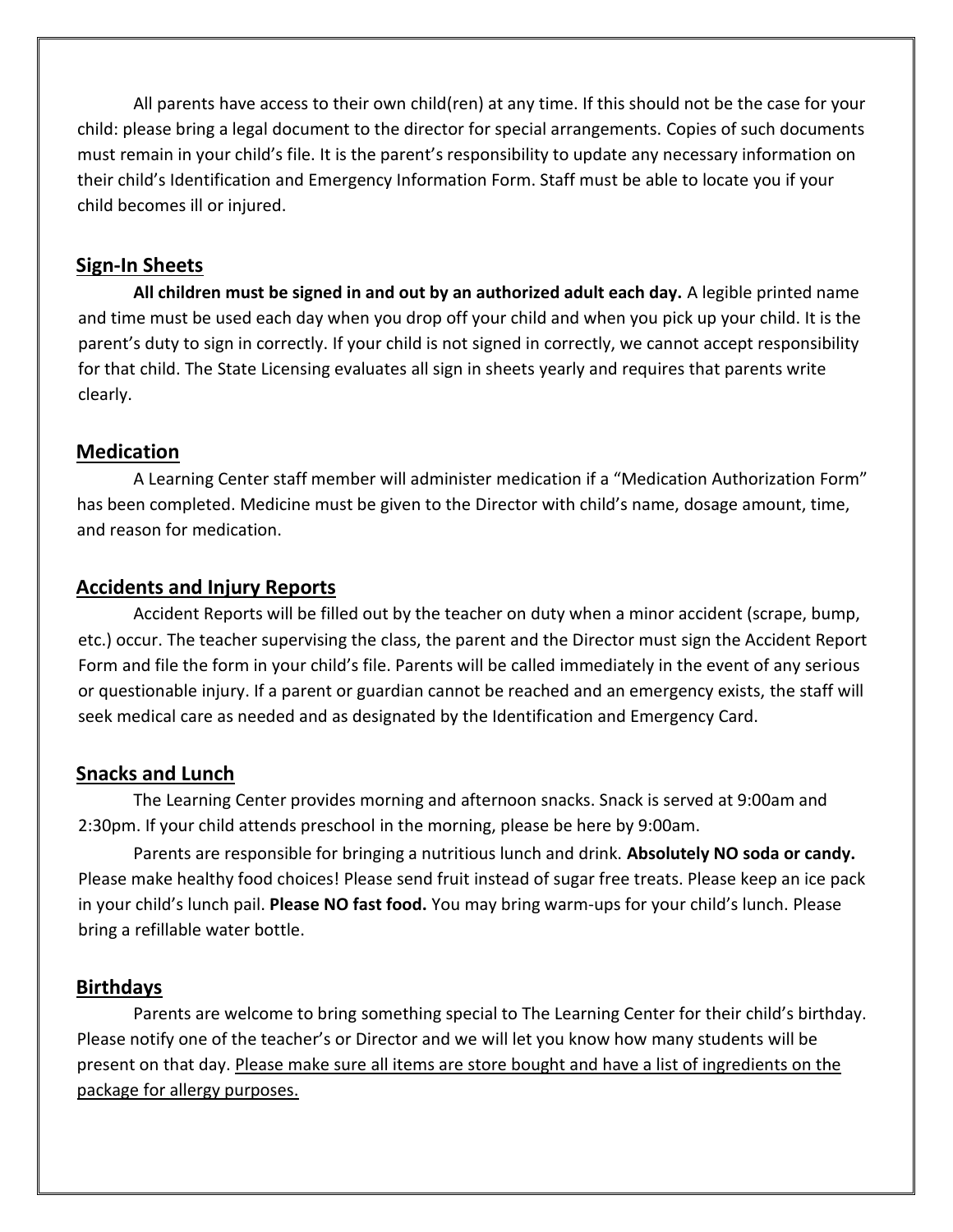#### **Clothing**

Please dress your child in clothing that will allow them to participate in all play- both indoors and outdoors. Clothes may get dirty. Please keep a complete change of clothes in your child's cubby in case of spills or accidents. Make sure clothes are appropriate for the season!

# **Shoes**

Please send your child in shoes that are made for active play- indoor and outdoor and appropriate for the season. We recommend that sandals have a back strap and please no high heels.

# **Nap Time**

Nap time is for FULL DAY preschoolers. Nap time is from 12:30-2:30pm. Please bring a small pillow and small blanket. All blankets will be sent home on Friday's to be washed. Please remember to bring back your child's blanket when you return to school.

# **Toys and Sharing**

Please do **NOT** allow your child to bring any personal toys to school. Toys are often broken or lost causing the child to become upset. We do supply a day full of activities and have plenty of toys to entertain your child. Each Friday will be a "Share Day" for the Preschool children to bring in something special from home that they would like to share with the class.

# **Field Trips**

The Learning Center will take a few field trips throughout the year. We will give ample notice to the parents. Parents are required to sign a permission slip.

# **Discipline**

Discipline is not a punishment. Our staff models appropriate behavior and teaches the children manners that the child can use in everyday situations. Our staff uses positive techniques which include redirection, problem solving, communication, and reinforcing positive behavior. No one is allowed to hurt (physically and verbally) another person. The use of words to express our feelings are encouraged and modeled.

# **CCGI Sports**

All Learning Center students will have the opportunity to participate in CCGI's classes. We offer gymnastics, dance, and cheer classes at a discounted rate to the Learning Center students. All children enrolled in CCGI sports will be signed in and out by a teacher to their assigned class. Their coach will escort them back to The Learning Center and they will be signed back in.

All registration and fees will need to be completed online through the Parent Portal before a child can participate. Your account will be charged separately for classes that you are enrolled in. You must notify the Front Desk when you need to drop or change a class, or you will automatically stay enrolled.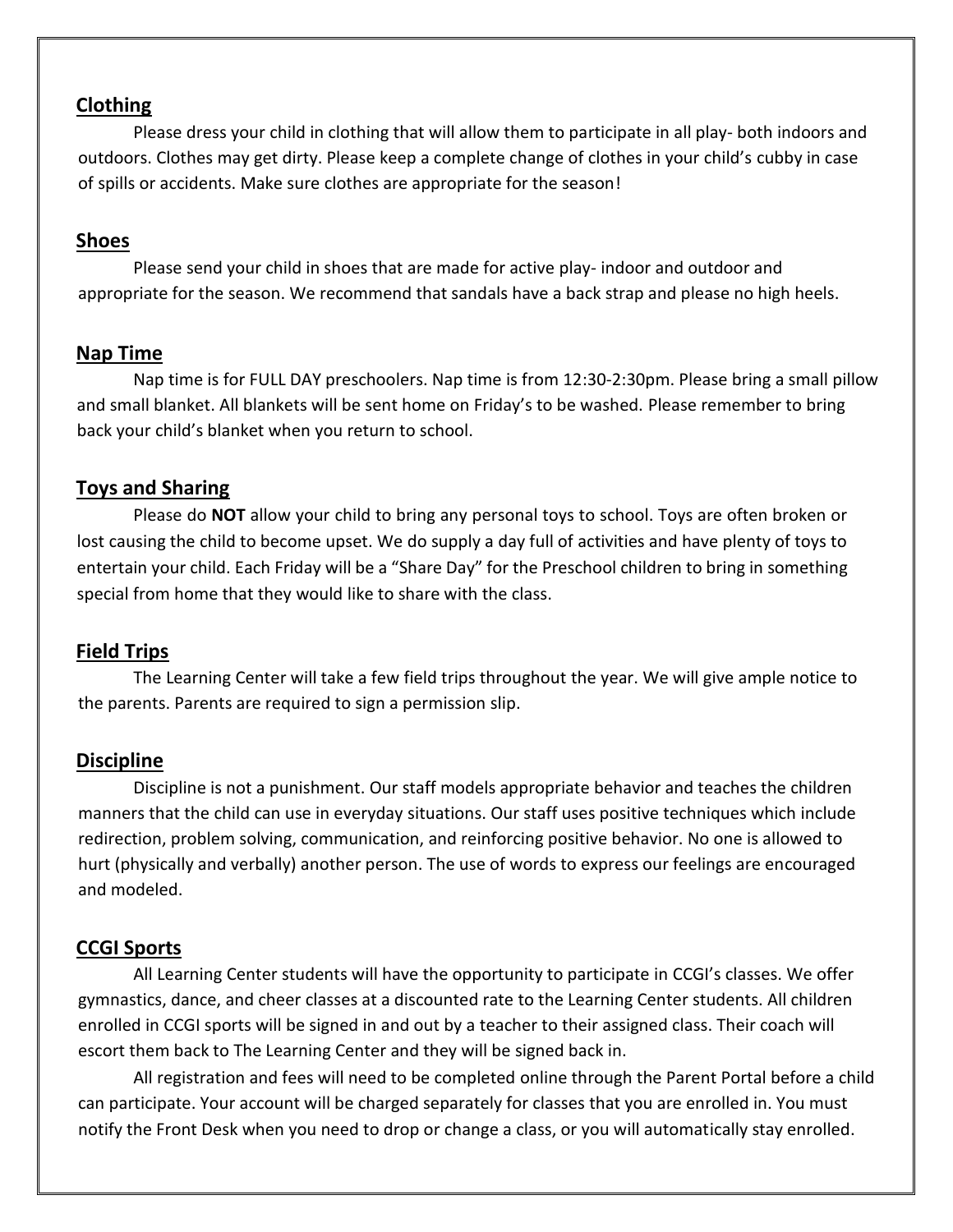# **School-Age Homework**

Teachers are on hand to guide children with their homework. Each child is asked to work on at least 2 pages per day or complete the daily homework assigned by their teacher. Please double check your child's homework.

# **Van Rules**

The school aged van program is for children who attend Kindergarten through  $6<sup>th</sup>$  grade. Our van driver is licensed, CPR qualified, and trained to drive safely. The van picks up at certain schools in our area. The van will wait 5 minutes at the designated van stop every day for your child. You must notify CCGI **BEFORE** 10:00am if your child will **NOT** need van transportation.

The van schedule only runs on time with the help of the driver, children, teachers, and parents. All children are required to sit in a booster seat (provided by CCGI) if they are 6 years of age and/or 60lbs. or under. Children must always use appropriate behavior and language in the van. Inappropriate behavior will not be tolerated on the CCGI van at any time.

# **Classroom Rules**

- 1. Respect yourself, others, and property
- 2. Be polite and courteous
- 3. Be a good listener

Please practice these rules with your child at home.

# **Consequences of Unacceptable Behavior**

- 1. The Learning Center staff will correct unacceptable behavior by stating the inappropriate behavior, redirecting the child, and reinforcing positive behavior. Corporal punishment will never be used.
- 2. The child may lose a privilege that is related to their inappropriate behavior.
- 3. In instances where improper behavior is repeated or the safety of other children is at risk, the behavior will be discussed with the parents.
- 4. If after involving parents, and the behavior continues, the child may be removed from the center. The Director retains the right to determine if a child is compatible and/or benefiting from the program.

# **Dismissal from the Program**

We reserve the right to dismiss a child from the program for the following reasons:

- 1. Parent/guardian or child has abusive conduct towards staff members, other children, or property.
- 2. Parent/guardian or child jeopardizes the health or safety of other children or staff.
- 3. Parent/guardian is non-cooperative with staff; operating policies and Admissions Agreement or becomes delinquent in payment of fees.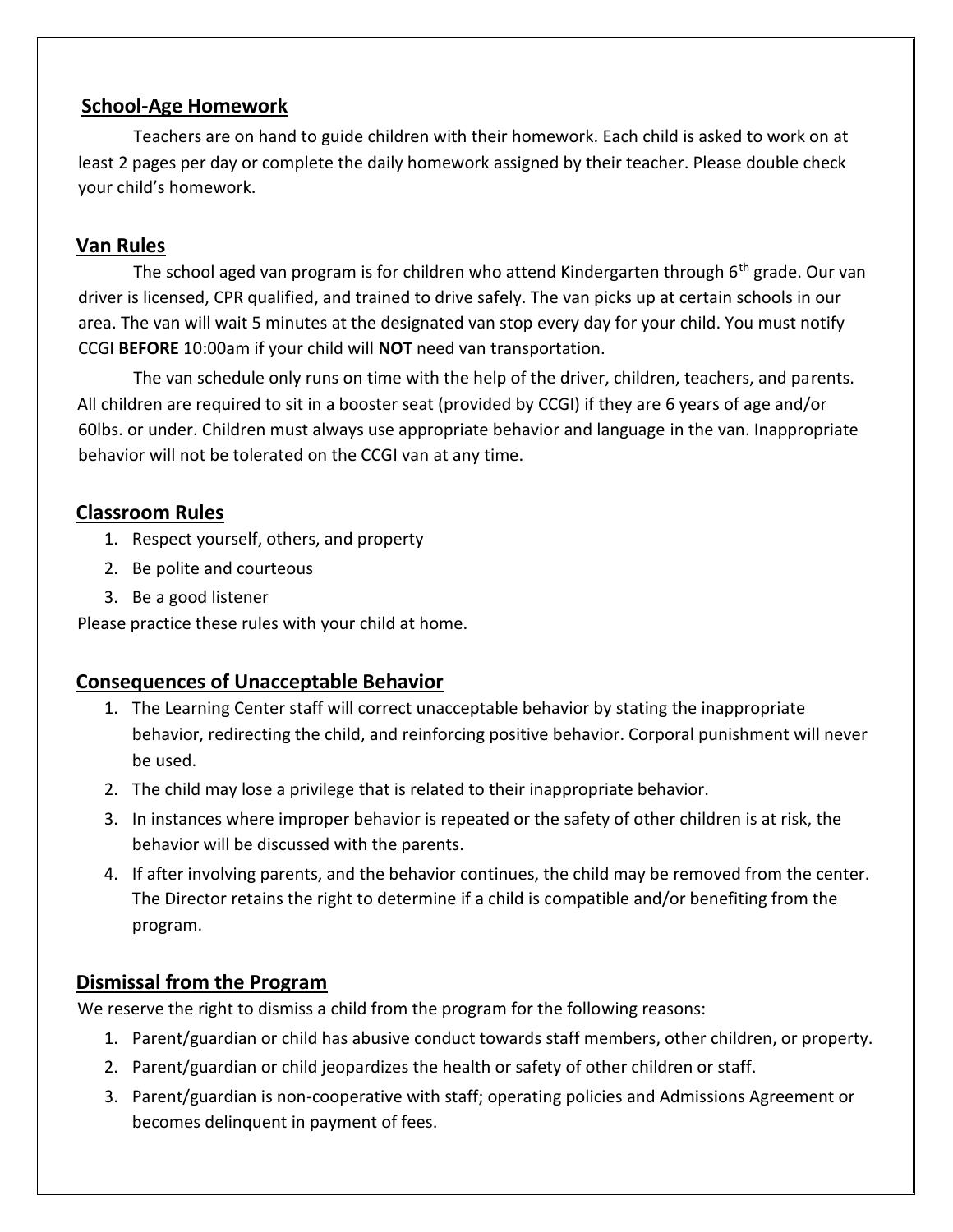- 4. Parents have not followed through with the The Learning Center recommendation regarding intervention for their child.
- 5. The child is not ready for the type of program that the Preschool or School-Age Program offers.

The Learning Center works with the children to help them relate to other people and their peers. When it has been observed over time, that a child exhibits dangerous or abusive behavior to themselves or others, the staff will take the following steps as necessary:

- 1. Document behavior through observation and recording.
- 2. Establish an individual plan for the child.
- 3. Conference with parents to establish an individual plan for consistent treatment of the child at home and at The Learning Center.
- 4. Make a referral for evaluation or counseling.

# **Policies on Health**

The California State Law requires that a staff member greet children each day and look for signs and symptoms of illness. Parents are asked to be considerate of their own child's health as well as that of the other children, staff, and teachers.

**You must keep your child home if he/she has any symptoms of a communicable disease.** Parents are asked to please report contagious diseases immediately so that the parents of other children exposed in the class may be notified.

#### **You may not bring your child to The Learning Center when any of the following take place:**

- 1. The illness prevents the child from participating comfortably in routine activities.
- 2. The illness requires more care that the childcare staff can provide without compromising the health and safety of other children.
- 3. The illness is any of the specific diagnosed conditions listed below:
	- a. **Fever –** Temperature of 100.0 F or greater.
	- b. **Signs and Symptoms of possible severe illness –** until medical evaluation allows return. May include unusual lethargy, uncontrolled coughing or wheezing, persistent crying or irritability, or difficulty breathing.
	- c. **Uncontrolled Diarrhea –** until it is controlled or stops.
	- d. **Mouth Sores, with Drooling –** until a health care provider determines the condition is not from a communicable illness (doctors note required).
	- e. **Vomiting –** more than once in the previous 24-hour period until the vomiting stops or health care provider determines that the child may be in childcare and is not in danger of dehydration.
	- f. **Rash with Fever or Behavior Change –** until a health care provider determines that the child may be in childcare (doctors note required).